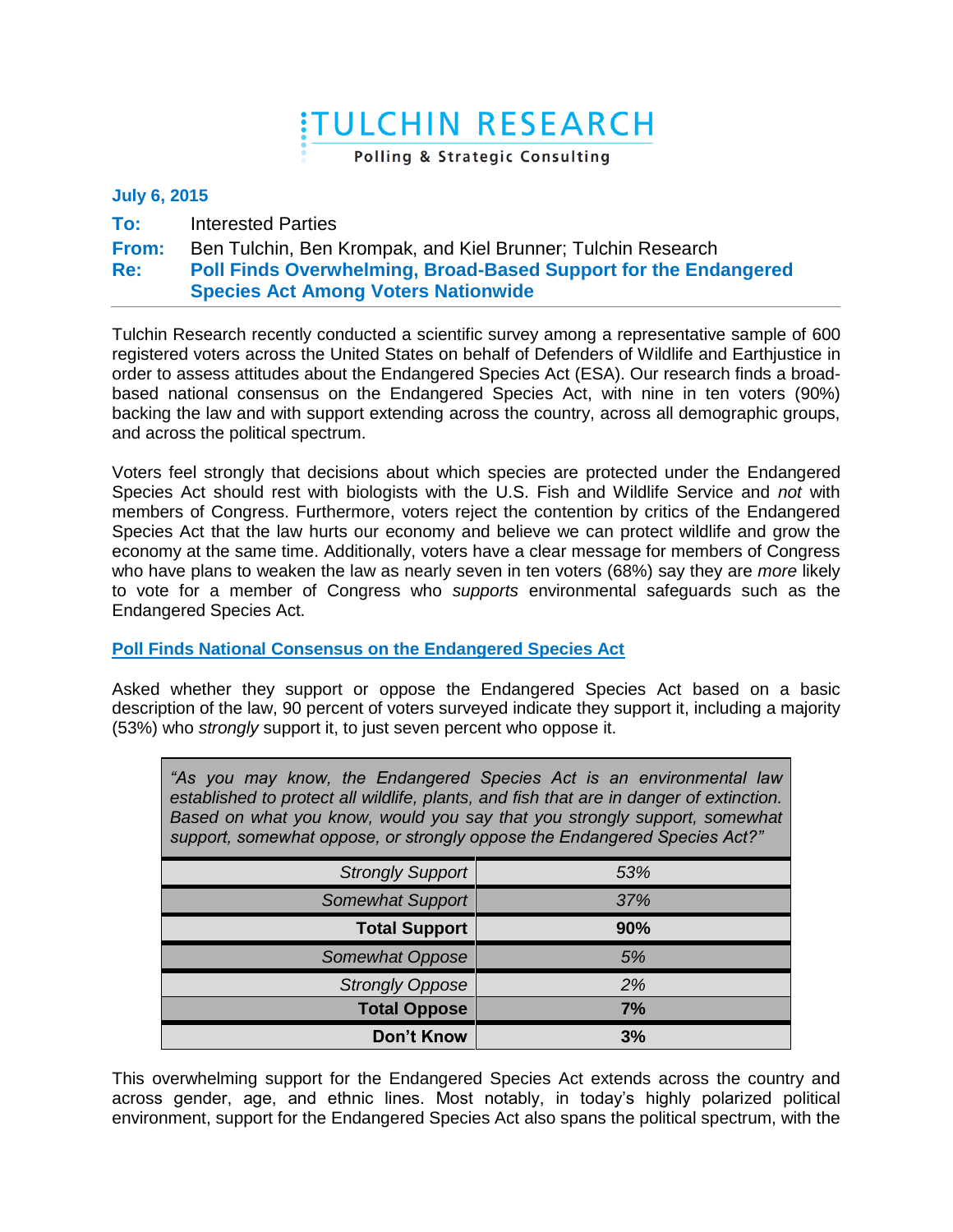law being backed by overwhelming majorities of self-identified liberals (96% support), moderates (94%), and conservatives (82%).

### *The Endangered Species Act Attracts Overwhelming, Broad-Based Support*

*"As you may know, the Endangered Species Act is an environmental law established to protect all wildlife, plants, and fish that are in danger of extinction. Based on what you know, would you say that you strongly support, somewhat support, somewhat oppose, or strongly oppose the Endangered Species Act?"*

|                         | <b>Total</b><br><b>Support</b> | <b>Total</b><br><b>Oppose</b> |
|-------------------------|--------------------------------|-------------------------------|
| <b>All Voters</b>       | 90%                            | 7%                            |
| <b>Women</b>            | 91%                            | 5%                            |
| <b>Men</b>              | 88%                            | 10%                           |
| <b>Ages 18-49</b>       | 93%                            | 4%                            |
| <b>Ages 50+</b>         | 87%                            | 11%                           |
| <b>White</b>            | 90%                            | 9%                            |
| <b>African American</b> | 89%                            | 3%                            |
| <b>Hispanic</b>         | 94%                            | 4%                            |
| <b>Northeast</b>        | 92%                            | 5%                            |
| <b>Midwest</b>          | 87%                            | 9%                            |
| <b>South</b>            | 90%                            | 6%                            |
| <b>West</b>             | 89%                            | 10%                           |
| <b>Mountain/Plains</b>  | 91%                            | 7%                            |
| <b>Liberal</b>          | 96%                            | 1%                            |
| <b>Moderate</b>         | 94%                            | 5%                            |
| <b>Conservative</b>     | 82%                            | 16%                           |

**Strong Majority Say Scientists – Not Congress – Should Make Decisions about Endangered Species Protection** 

With some legislators currently seeking to strip specific individual species of Endangered Species Act protections, our poll asked voters whether they preferred such decisions be made by Congress or U.S. Fish and Wildlife Service biologists. By a margin of nearly 4-to-1, voters choose a science-based approach (71%) over allowing Congress to decide which species should be protected (18%), while 11 percent are undecided.